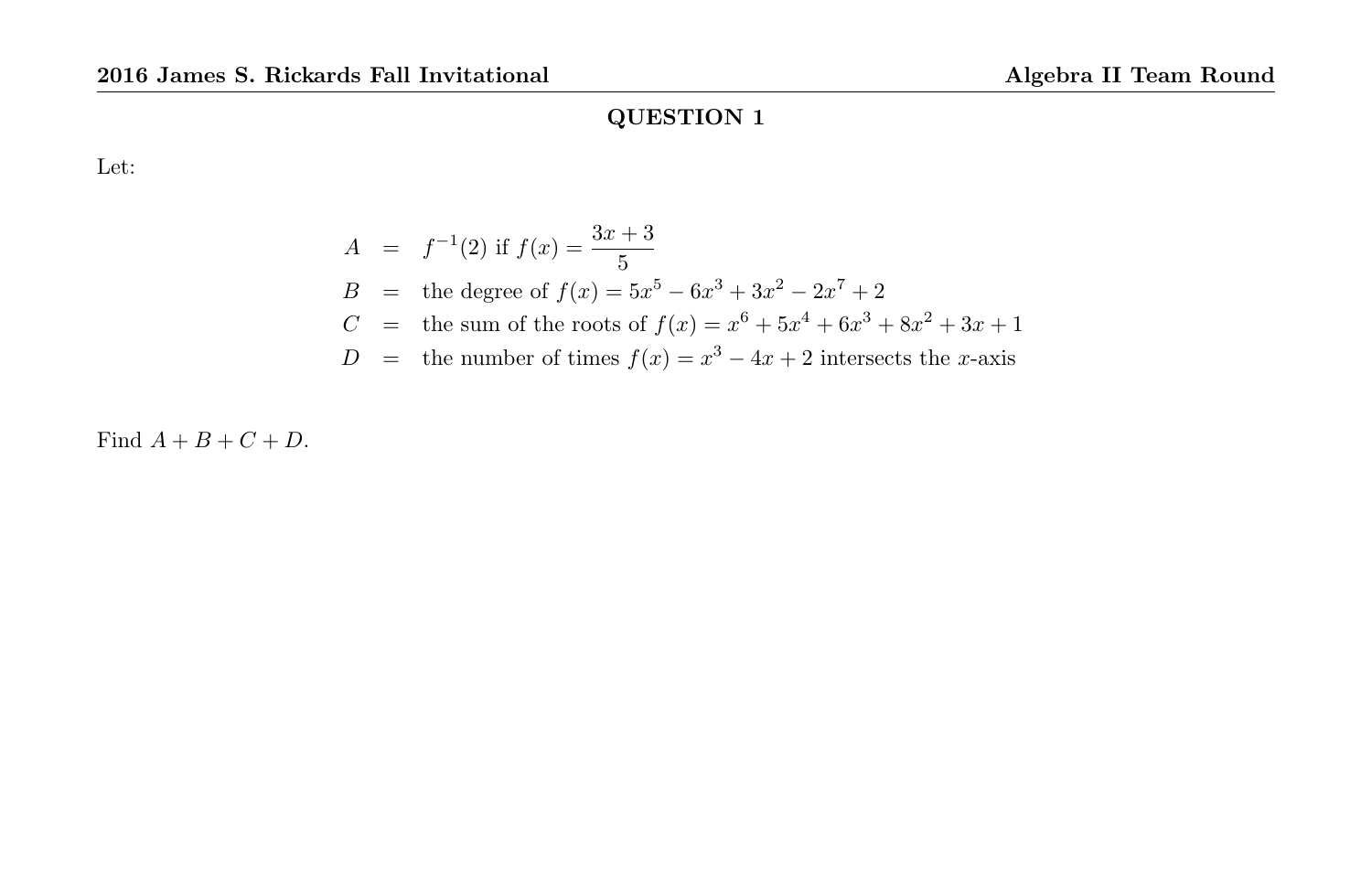Given the following matrix J

Let:

|   | ּי | ⊣      |
|---|----|--------|
| 7 | Ч  | Χ      |
|   |    | Ξ<br>г |

$$
A = |J| \n B = (JT)3,3 \n C = (JA)2,2 \n D = (J-1)1,1
$$

Find ABCD.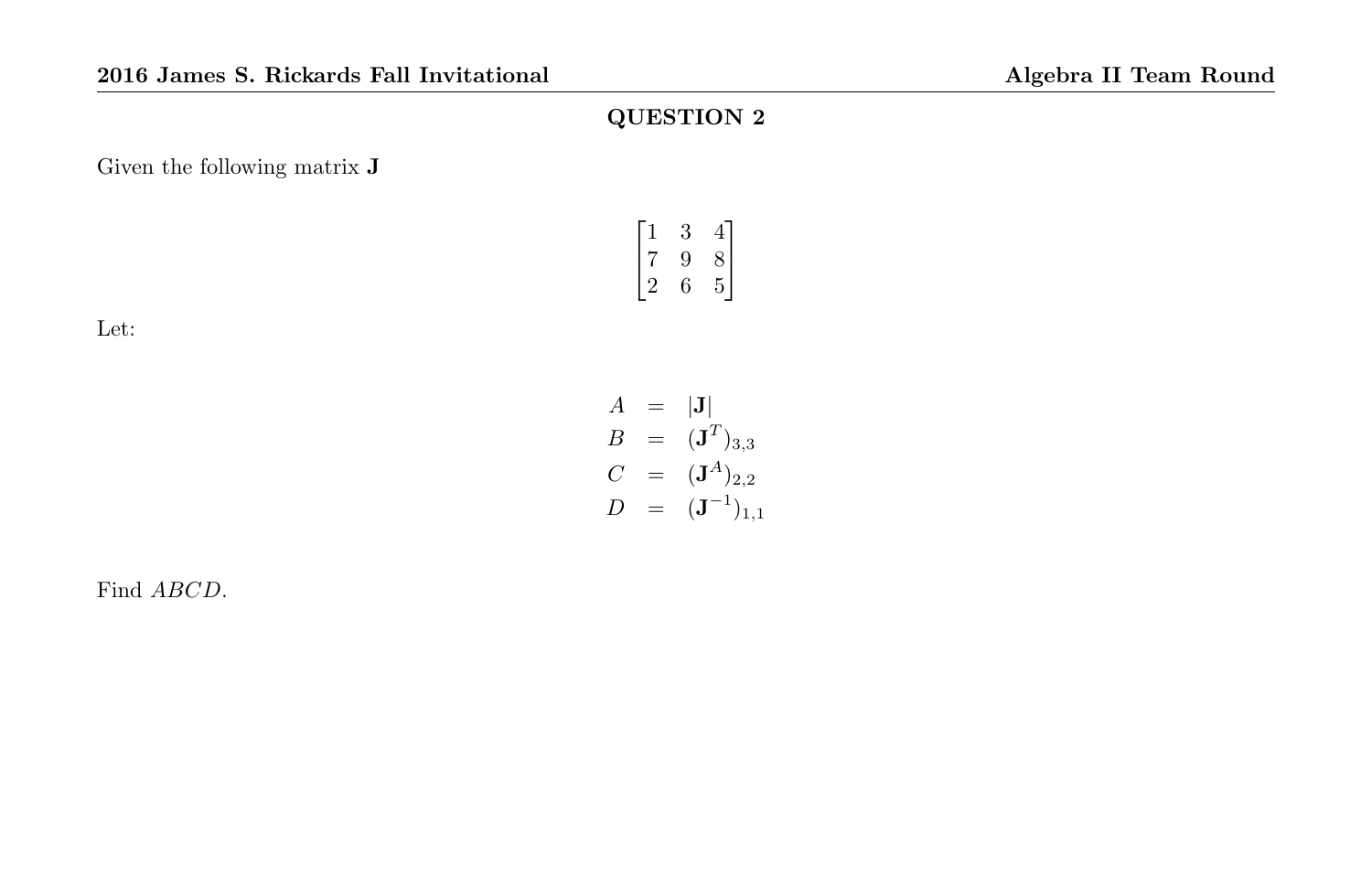Let:

$$
A = \frac{\log_5 \sqrt{3125\sqrt{625\sqrt[5]{5}}}}{\log_4 \sqrt[8]{4096} + \log_e e^{-20}}
$$
  
\n
$$
B = \text{the value of } (x + y)^3 - x^3 - y^3 \text{ given,}
$$
  
\n
$$
\log y + \log (x + y) = 15
$$
  
\n
$$
\log 1 + \log ((3x)^{-1}) = -30
$$
  
\n
$$
C = (\log_3 5)(\log_7 243)(\log_{125} \sqrt{2401})(\log_{16} 121)(\log_{11} 2)
$$
  
\n
$$
D = \text{the minimum value of the function, } f(x) = 3(\log x)^2 - 6(\log x) + \log 1000
$$

Find  $385A + \log B + 3C + D$ .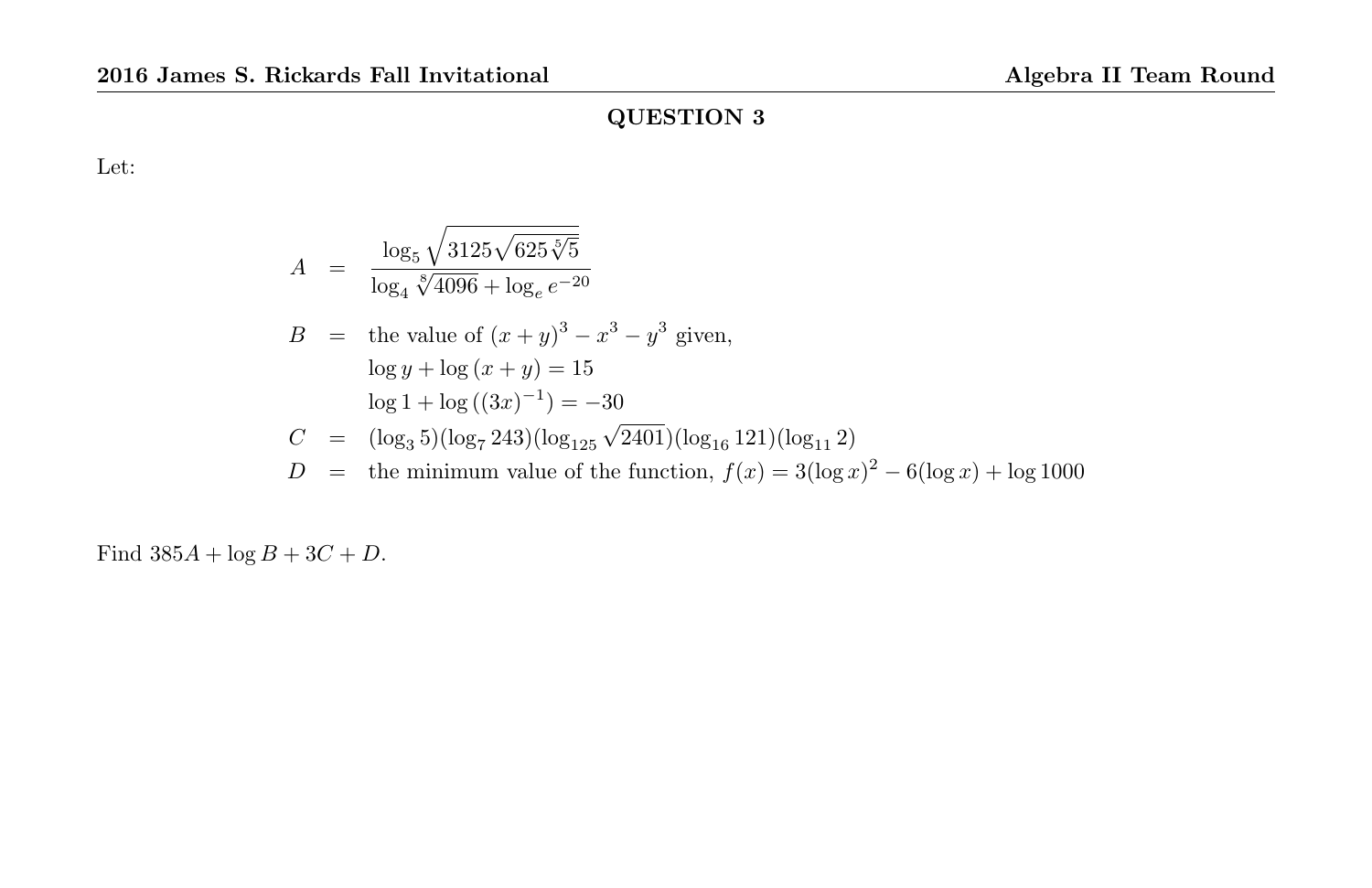Let:

$$
A = \sqrt{210 + \sqrt{210 + \sqrt{\ldots}} - \sqrt{210 - \sqrt{210 - \sqrt{\ldots}}}}
$$
  
\n
$$
B = 3 + \frac{4}{3 + \frac{4}{3 + \frac{4}{\ldots}}}
$$
  
\n
$$
C = \sum_{n=3}^{\infty} \frac{1}{n^2 - n - 2}
$$
  
\n
$$
D = \frac{1}{2} + \frac{2}{4} + \frac{3}{8} + \frac{4}{16} + \frac{5}{32} + \ldots
$$

Find  $A + B + C + D$ .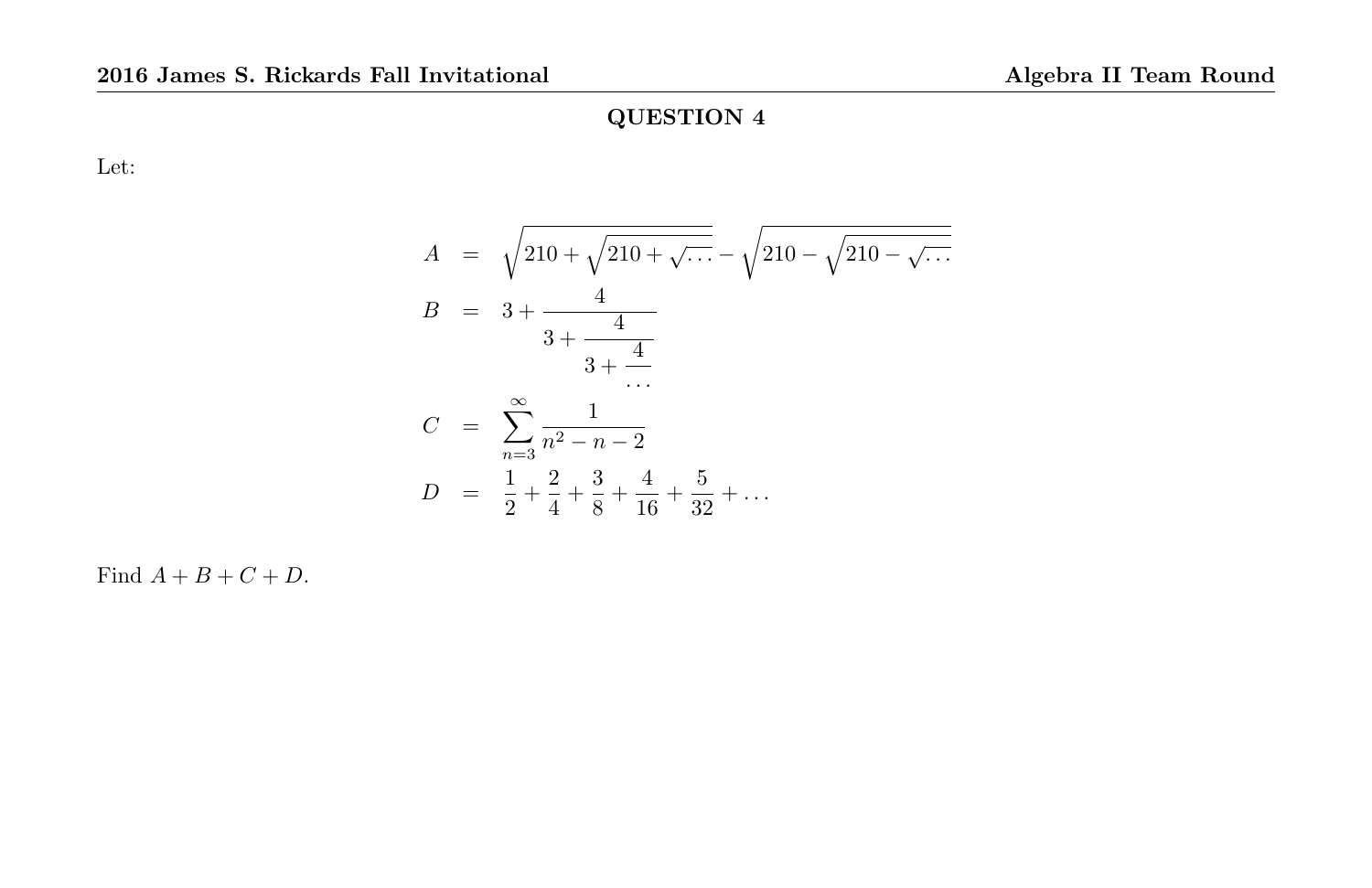Let:

$$
A = \text{the sum of the real roots of } f(x) = x^4 - x^3 - 11x^2 - 9x - 180
$$
  
\n
$$
B = \text{the sum of the real roots of } f(x) = x^4 - 10x^3 + 25x^2 - 40x + 84
$$
  
\n
$$
C = \text{the number of asymptotes of the graph of } f(x) = \frac{x^4 + x^3 - 19x^2 + 11x + 30}{x^4 + 6x^3 - 7x^2 - 36x + 36}
$$
  
\n
$$
D = \text{the ordinate of the } y\text{-intercept of the oblique asymptote of the graph of } f(x) = \frac{10x^3 + 3x^2 - x + 6}{5x^2 + 2x + 4}
$$

Find  $(D^A + B^C) + (A^B - D + C)$ .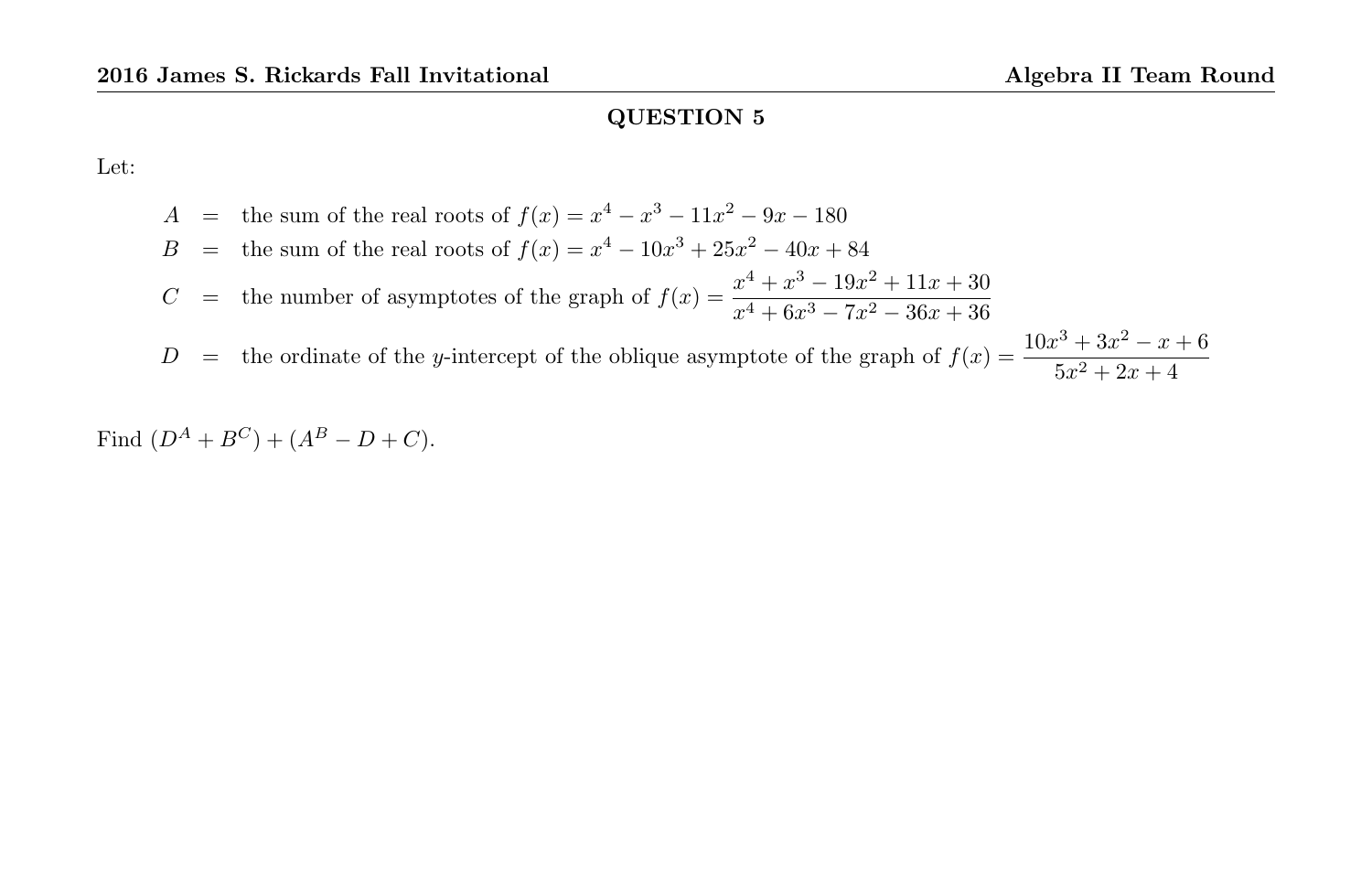Let:

A = the value of k that makes  $x - 2$  a divisor of the the function  $h(x) = 3x^3 + x^2 - kx + 12$ 

$$
B =
$$
 the number of trailing zeros in 2016!

C = evaluate the following infinite geometric series:  $1 + \frac{5}{6} + \frac{25}{36}$  $\frac{20}{36} + \ldots$ 

$$
D = \text{the harmonic mean of } \frac{1}{24} \text{ and } \frac{1}{48}
$$

Find  $A + B + C + \frac{1}{b}$  $\frac{1}{D}$ .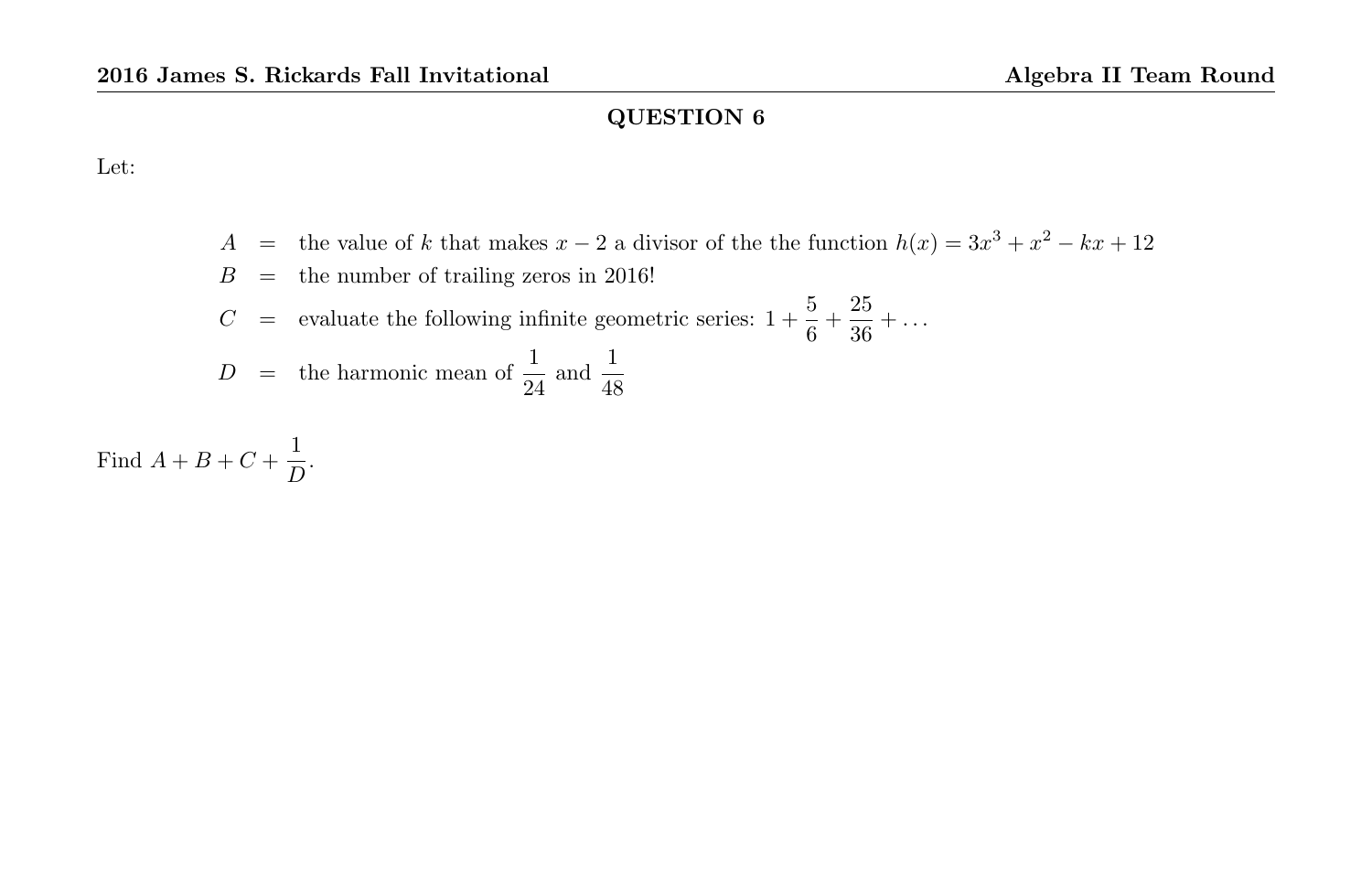Let:

- A = the sum of the abscissa and twice the ordinate of the vertex of:  $y = 2x^2 + 16x 9$
- B = the product of the slopes of the asymptotes of:  $x^2 10x y^2 + 4y = 123$
- C = the area of the ellipse defined by the equation:  $25x^2 + 4y^2 + 100x 40y + 100 = 0$
- D = the sum of the distances between a point on the equation:  $4x^2 + 16y^2 8x 64y + 4 = 0$  and the two foci

Find:  $A + 18B + C + D$ .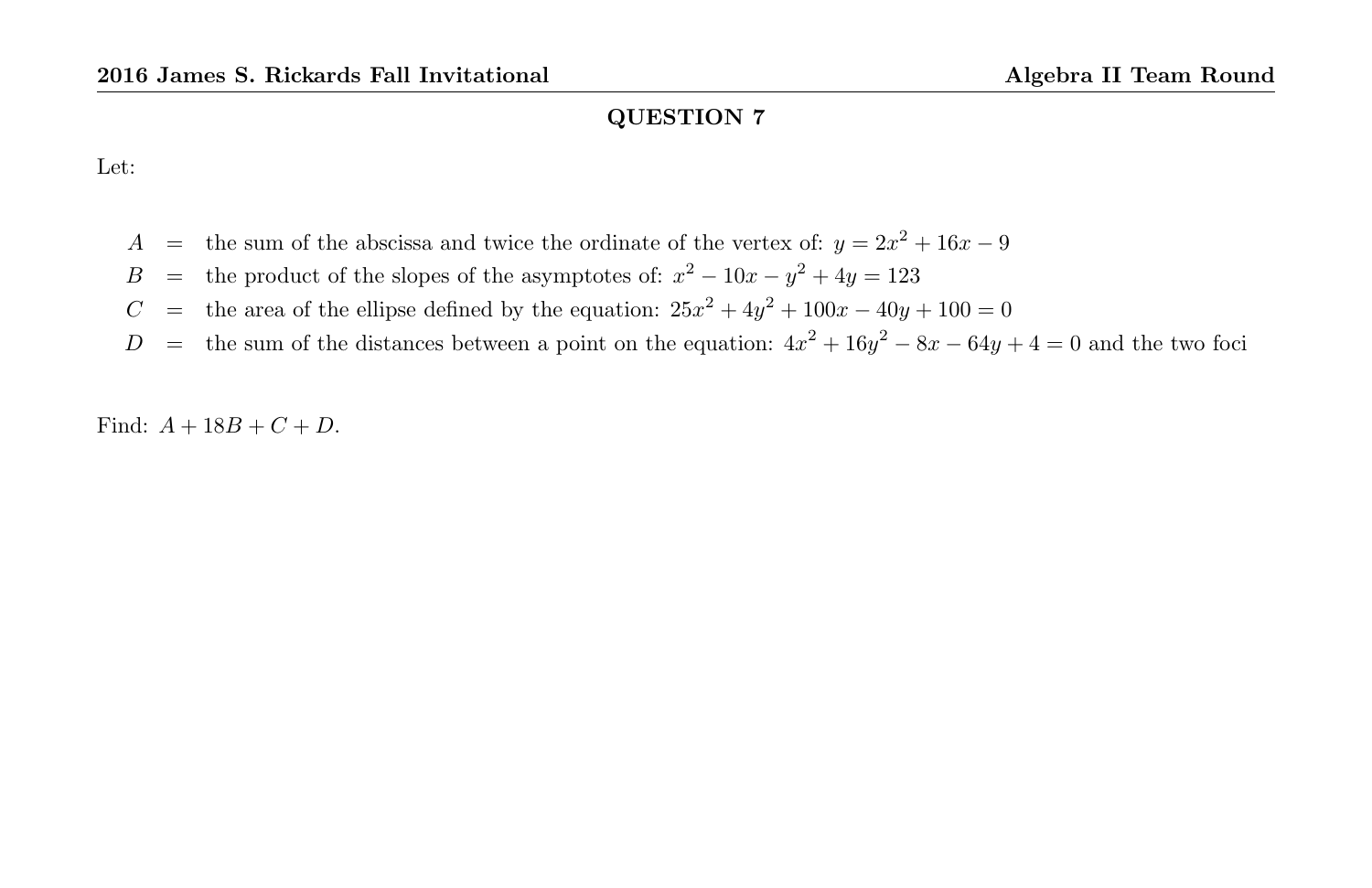Let:

 $A =$  the sum of the solutions to this system of equations:

$$
5x + 3y - 7z = 0
$$
  
\n
$$
\frac{7}{2}x + \frac{5}{2}y - \frac{3}{2}z - 4 = 4
$$
  
\n
$$
6x - 10y + 4z = -16
$$

B = the coefficient of the third term of the expansion of  $(x - 14)^{11}$  $C = |5 + 12i|$ 

 $D = \text{one plus the constant value of the expansion of } (7x+6)^5$ 

Find 
$$
A - \frac{B}{140} + C + D
$$
.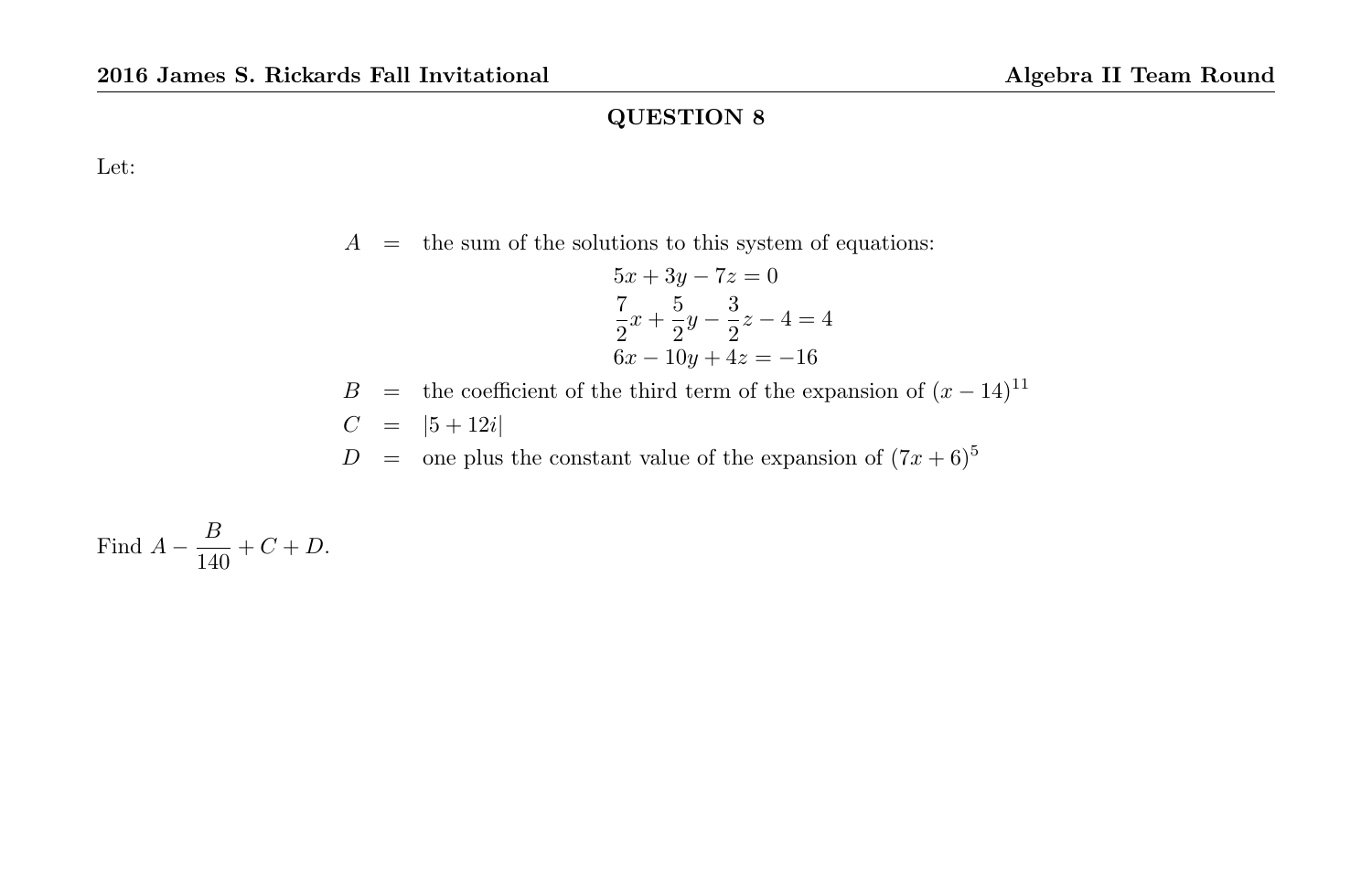Given the function:  $f(x) = 2x^4 - 16x^3 - 5x^2 + x + 2$ 

Let:

- $A =$  the product of the roots.
- $B =$  the sum of the squares of the roots.
- $C =$  the sum of the roots taken three at a time.
- D = the sum of the reciprocals of the roots of  $g(x)$  where  $g(x) = (2x 3)f(x)$

Find: ABCD.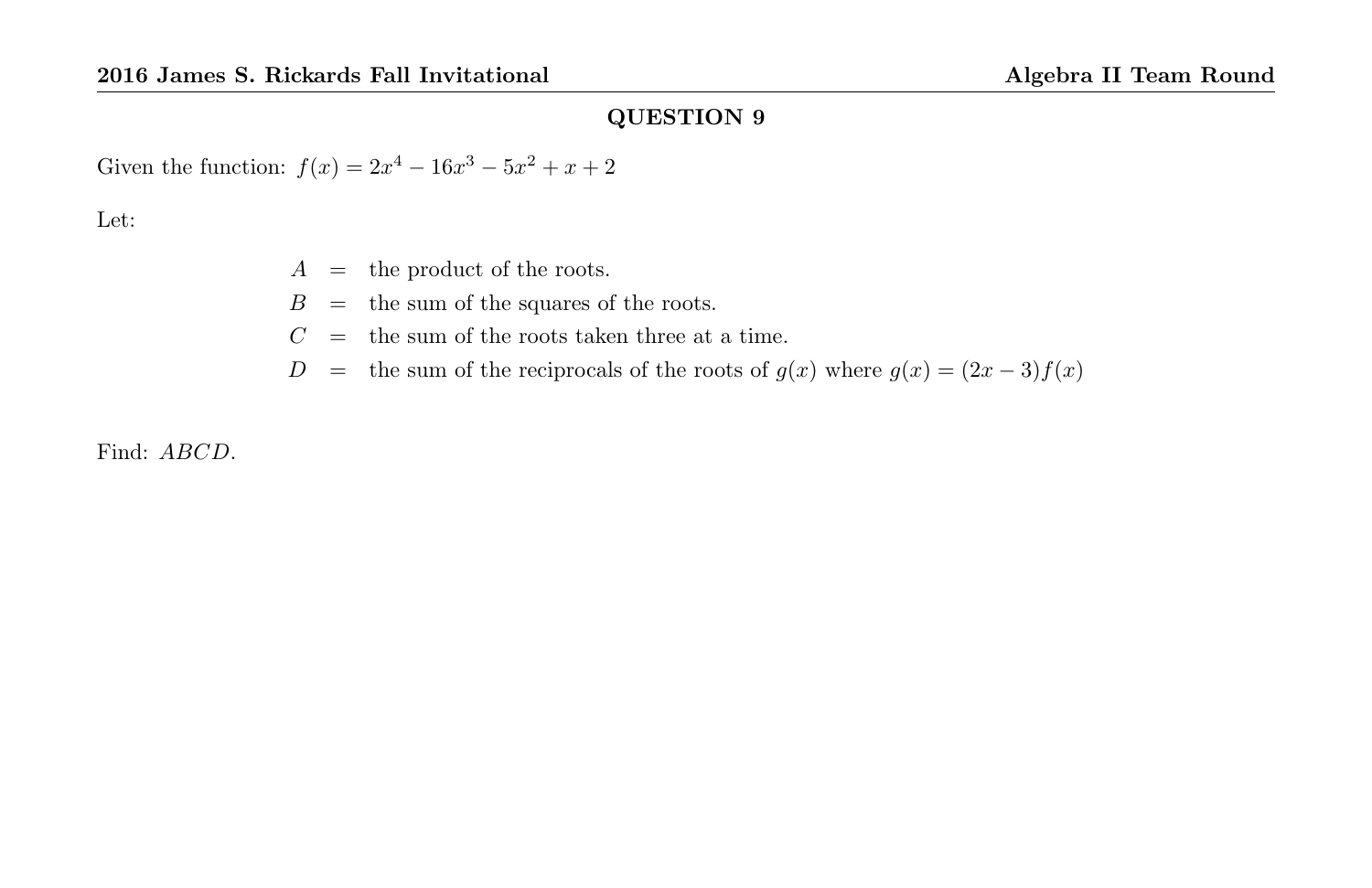Let:

$$
A =
$$
 the coefficient of the  $x^4y$  term in the simplified expansion of  $(2x + 3y)^5$   
\n
$$
B =
$$
 the sum of the coefficients in the simplified expansion of  $(3x - y)^{12}$   
\n
$$
C =
$$
 the number of terms in the simplified expansion of  $(5w + 3x - 2y + 7z)^4$   
\n
$$
D =
$$
 the coefficient of the  $x^{-\frac{1}{4}}y$  term in the simplified expansion of  $(x + y)^{\frac{3}{4}}$ 

Find  $A + B + C + 4D$ .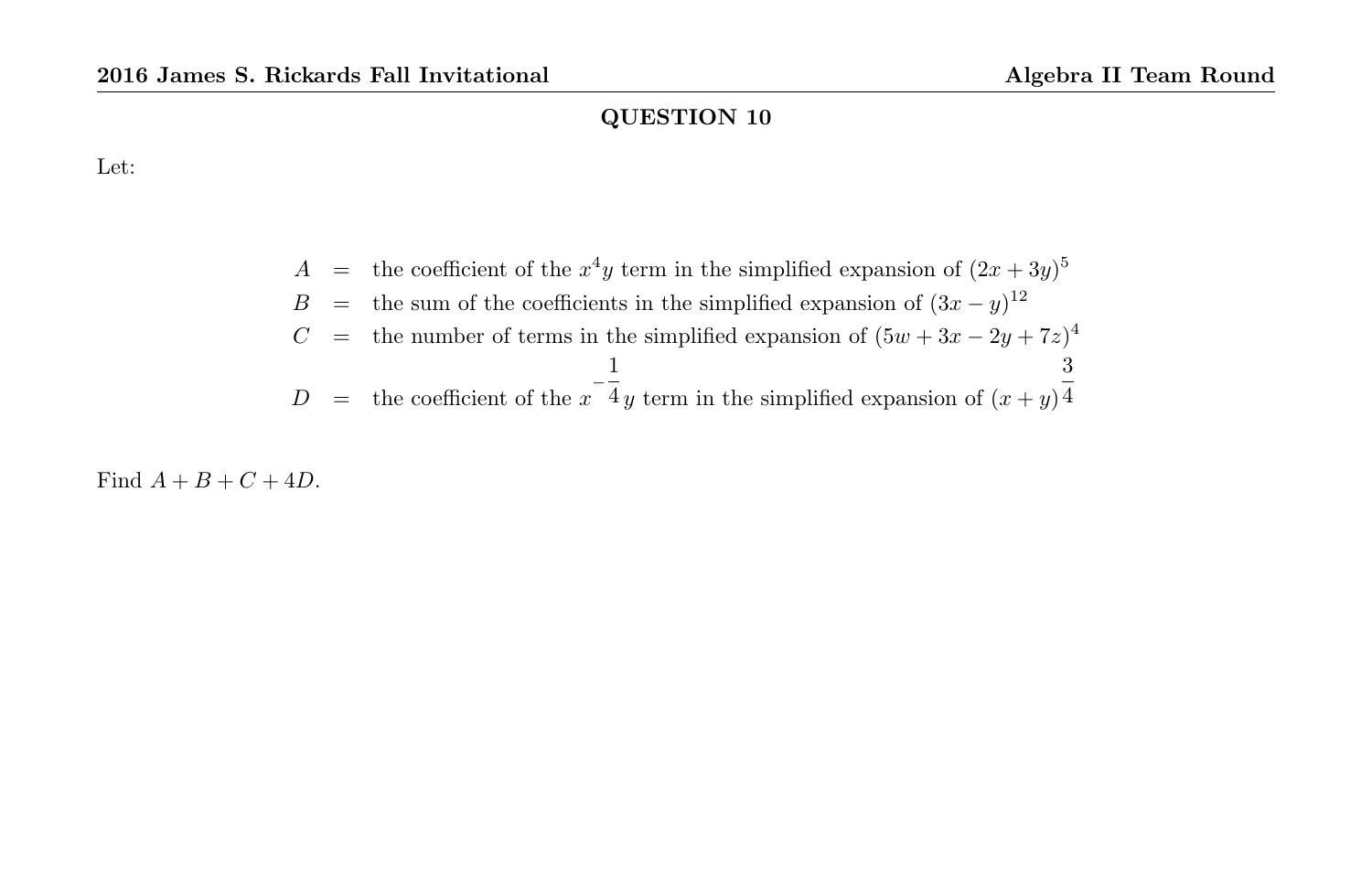Let:

- $A =$  the characteristic of log 987
- $B =$  the eccentricity of a circle
- $C =$  the number of letters in the name (singular) of a conic that is the locus of points where the absolute value of the difference of the distances to two fixed points is constant
- $D =$  the minimum number of real roots of a cubic with real coefficients

Find  $1000A + 57B + C + 7D$ .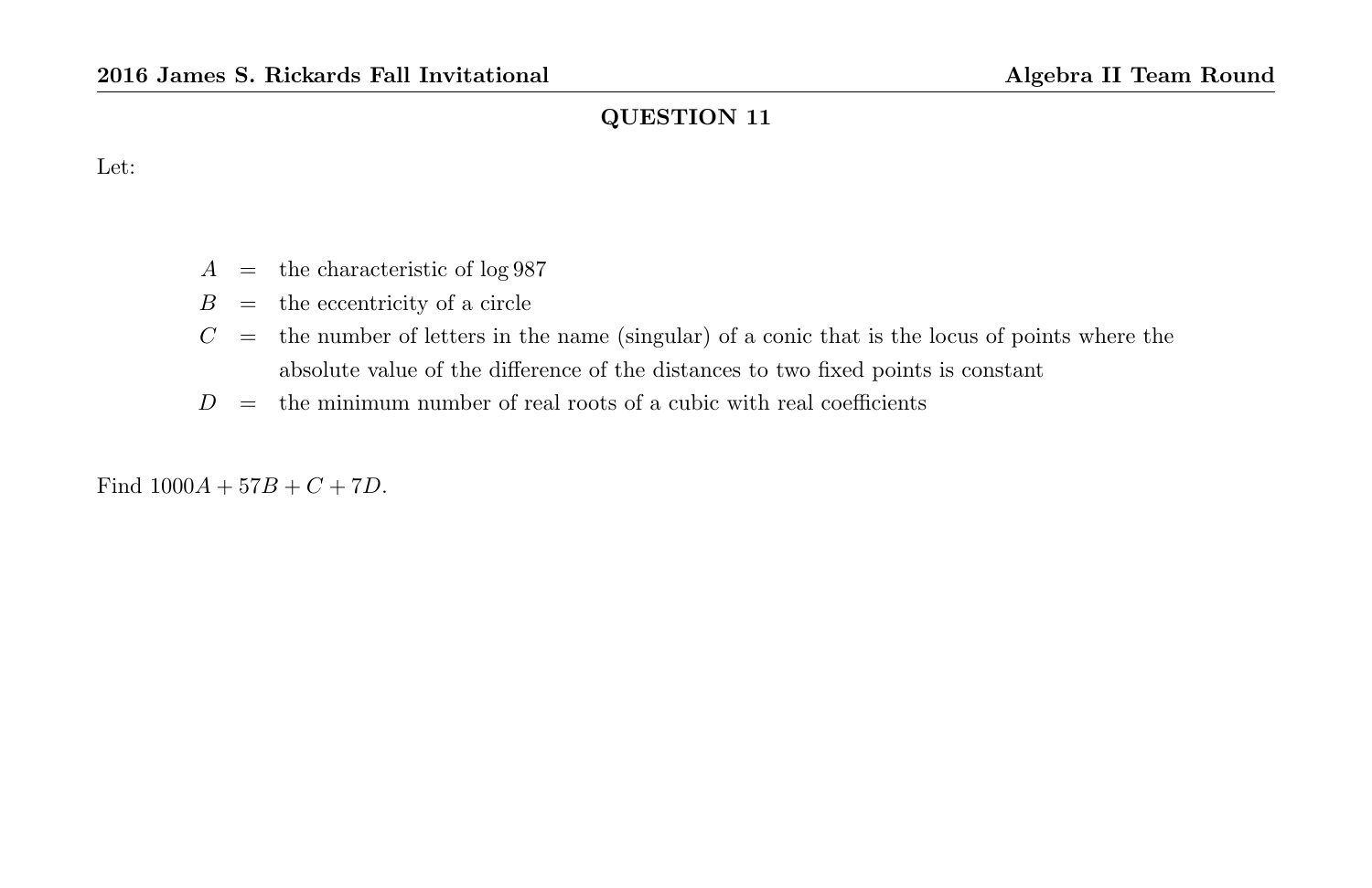Let:

# A = the distance between the points  $-2+3i$  and  $-6-3i$  on the Argand plane.  $B = \sum i^{-n}$ 2016  $n=3$  $C$  = the sum of the complex roots of  $ix^3 + 2x^2 + ix + 2$  $D =$  the sum of the magnitudes of the roots of  $x^4 + 41x^2 + 400$

Find  $A + B + C + D$ .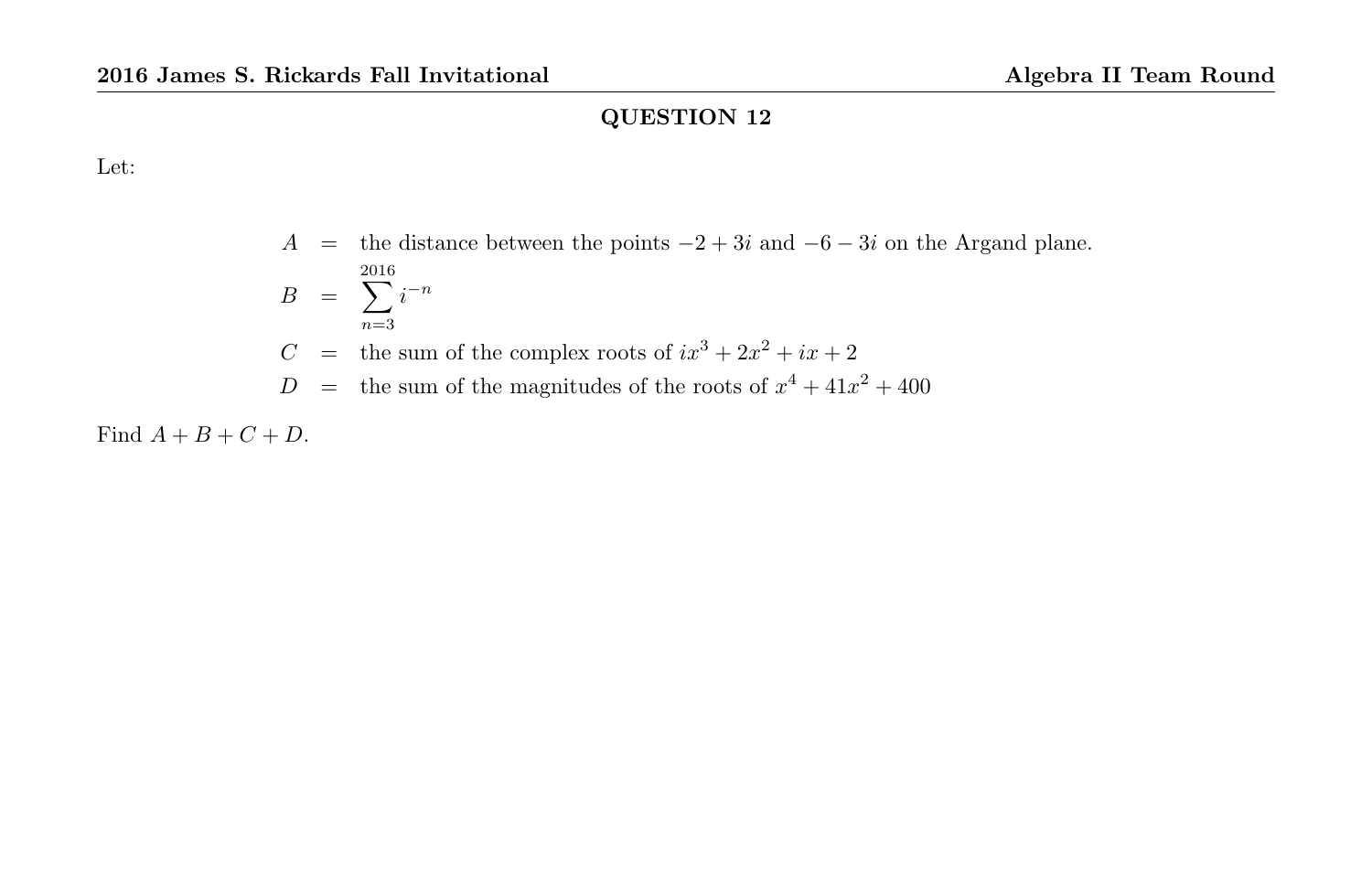Given the function  $f(x) = \frac{2x^4 + 4x^3 - 24x^2 + 12x - 90}{x^2 + 2x + 2}$  $x^3 - 7x^2 + 7x + 15$ Let:

> $(A, B)$  be the point of discontinuity when x approaches A.  $x = C, x = D$  be the equations of the vertical asymptotes of  $f(x)$  $y = Ex + F$  be the oblique asymptote of  $f(x)$

Find  $A + B + C + D + E + F$ .